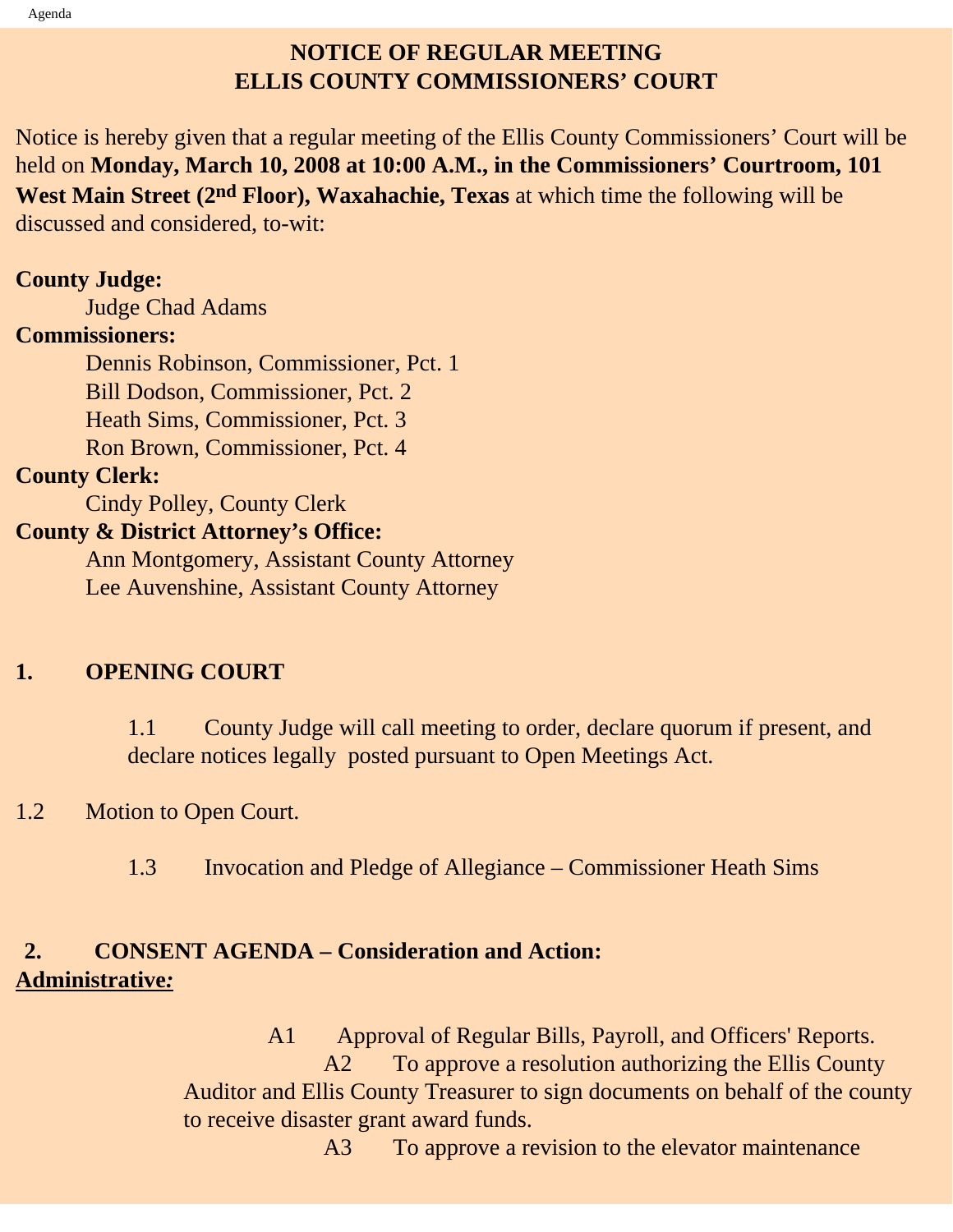contract with ThyssenKrupp Elevator to \$581.65, effective June 1, 2008, for a three-month period, due to an increase in straight time hourly labor cost from \$33.445 to \$35.37.

 A4 To approve the signing of the Disclosure Update Report for the FEMA Grant money for the Office of Rural Community Affairs.

A5 Approval and Certification of the Minutes from the Regular Commissioners' Court Agenda dated January 28, 2008, February 11, 2008 and February 25, 2008.

## **Financial:**

F1 From 3-001-0000-0302 Fund Balance to 5-001-0010-0802 Equipment – Chad Adams, County Judge

F2 From 4-041-0000-0001 HIDTA to 5-041-0000-0001 HIDTA – Sheriff Ray Stewart

F3 From 4-003-0601-0950 FEMA Fund, 5-009-0601-0911 Gen Misc to 5-003-0601-0903

Gravel, 5-009-0601-0901 Repairs/Parts – Dennis Robinson, Commissioner, Pct. 1

F4 From 3-010-0000-0302 Fund Balance Carryover to 5-010-0652-0911 Gen. Exp. – Bill Dodson, Commissioner, Pct. 2

F5 From 4-003-0601-0950 FEMA Fund to 5-003-0601-0911 Gravel – Dennis Robinson, Commissioner, Pct. 1

F6 From 4-001-0330-0003 General Revenue to 5-001-0010-0820 LEOSE – Sheriff Ray **Stewart** 

F7 To approve a refund for payments made in error to Wells Fargo Home Mort for Account #233074 and transfer the payment to Account #233073 with a refund balance of \$3,988.28.

F8 To approve a refund for payments made in error to Primewest Mort Corp for Account #222429 in the amount of \$3,748.88.

## **Simplified Plat:**

- 2.1 Palmer North Estates II, 2 lots, Lee and Louis Barron, Pct. 1.
- 2.2 Bristol Country Estates, 2 lots, Magda Girgis and Christine Jenkins, Pct. 2.
- 2.3 Beulah, 3 lots, Bridgette Hawks, Pct. 4.

# **3. ADMINISTRATIVE**

3.1 Consideration and action to approve a Proclamation recognizing American Red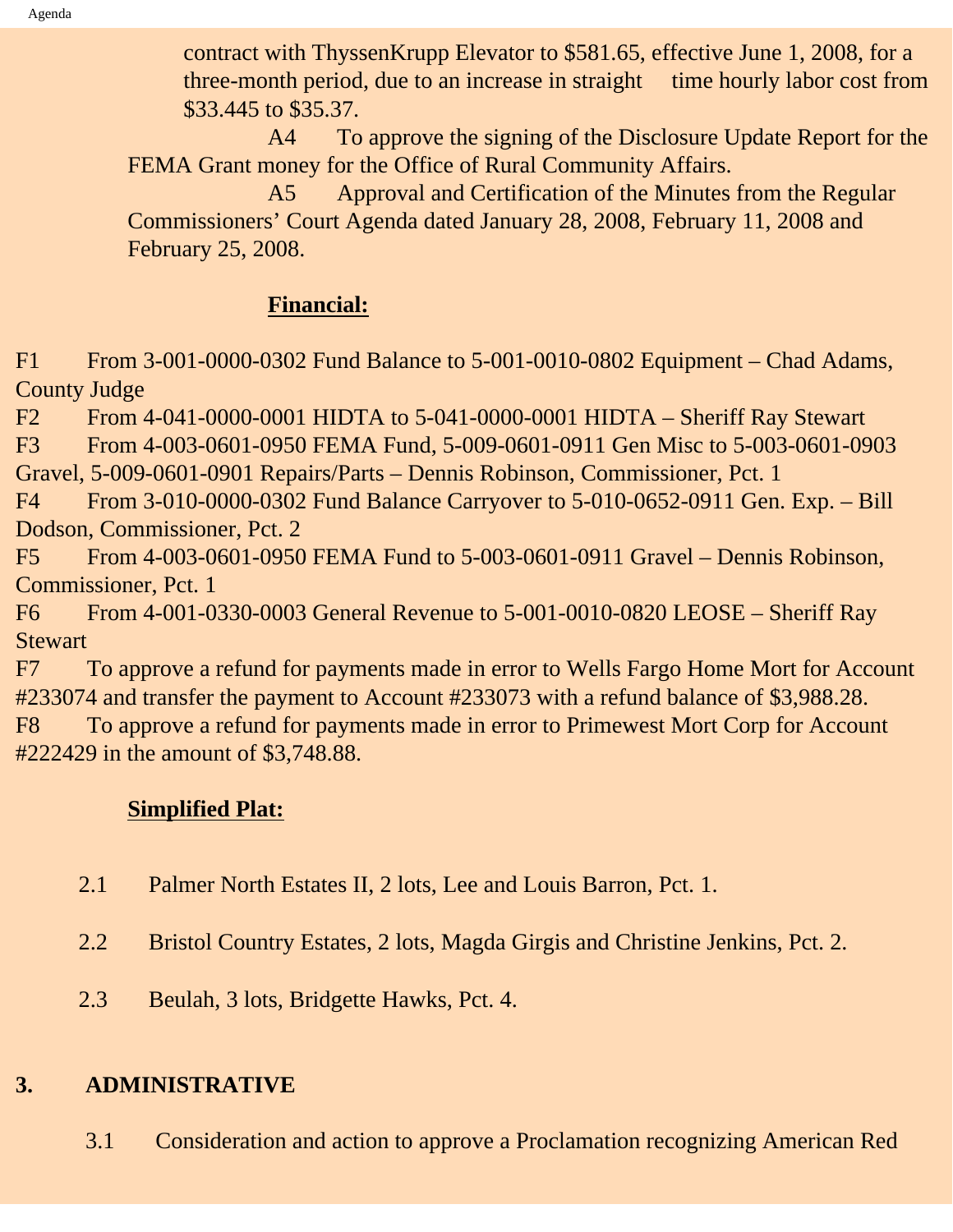Cross Month and introduction of the VOAD (Volunteer Organizations Active in Disaster) organization.

> - Sharon McKinney, Emergency Management Coordinator Shelly Campbell, American Red Cross

3.2 Consideration and action to accept a Proclamation recognizing "World Kidney Day".

Chad Adams, County Judge

3.3 Consideration and action to declare March 23-March 29, 2008 as Farm Safety Week in Ellis County.

Heath Sims, Commissioner, Pct. 3

 3.4 Consideration and action to rescind the Ellis County Burn Ban. Jim Pharr, Ellis County Fire Marshal Investigator

3.5 Consideration and action to authorize the County Judge to execute a Tax Resale Deed between Ellis County and the City of Waxahachie and the Waxahachie Independent School District trustee for itself and on behalf of the successor in interest to the Ellis County Educational District and the Waxahachie Independent School District, for property acquired by tax foreclosure located in Ellis County, Texas, being all that certain tract of land described as Tract 1 and 2 to deed from C.G. Horsford to Iva Johnson recorded in volume 442, Page 546 Deed Records of Ellis County, Texas also know as 1205 E. Main Street (1205 E. MLK), Ellis County, Texas (R1750051). A bid in the amount of \$100 has been received from Habitat for Humanity which has been approved by the Waxahachie Independent School District and the City of Waxahachie.

Kevin Chester, Linebarger Googan Blair & Sampson, LLP

3.6 Consideration and action to authorize the County Judge to execute a Tax Resale Deed between Ellis County and the City of Waxahachie and the Waxahachie Independent School District trustee for itself and on behalf of the successor in interest to the Ellis County Educational District and the Waxahachie Independent School District, for property acquired by tax foreclosure located in Ellis County, Texas, being all that certain tract of land described as lot 19, Highland Park Addition, Ellis County as described in Volume 467, Page 424, Deed Records of Ellis County, Texas also known as 500 Perry Street (R174052). A bid in the amount of \$100 has been received from Habitat for Humanity which has been approved by the Waxahachie Independent School District and the City of Waxahachie.

Kevin Chester, Linebarger Googan Blair & Sampson, LLP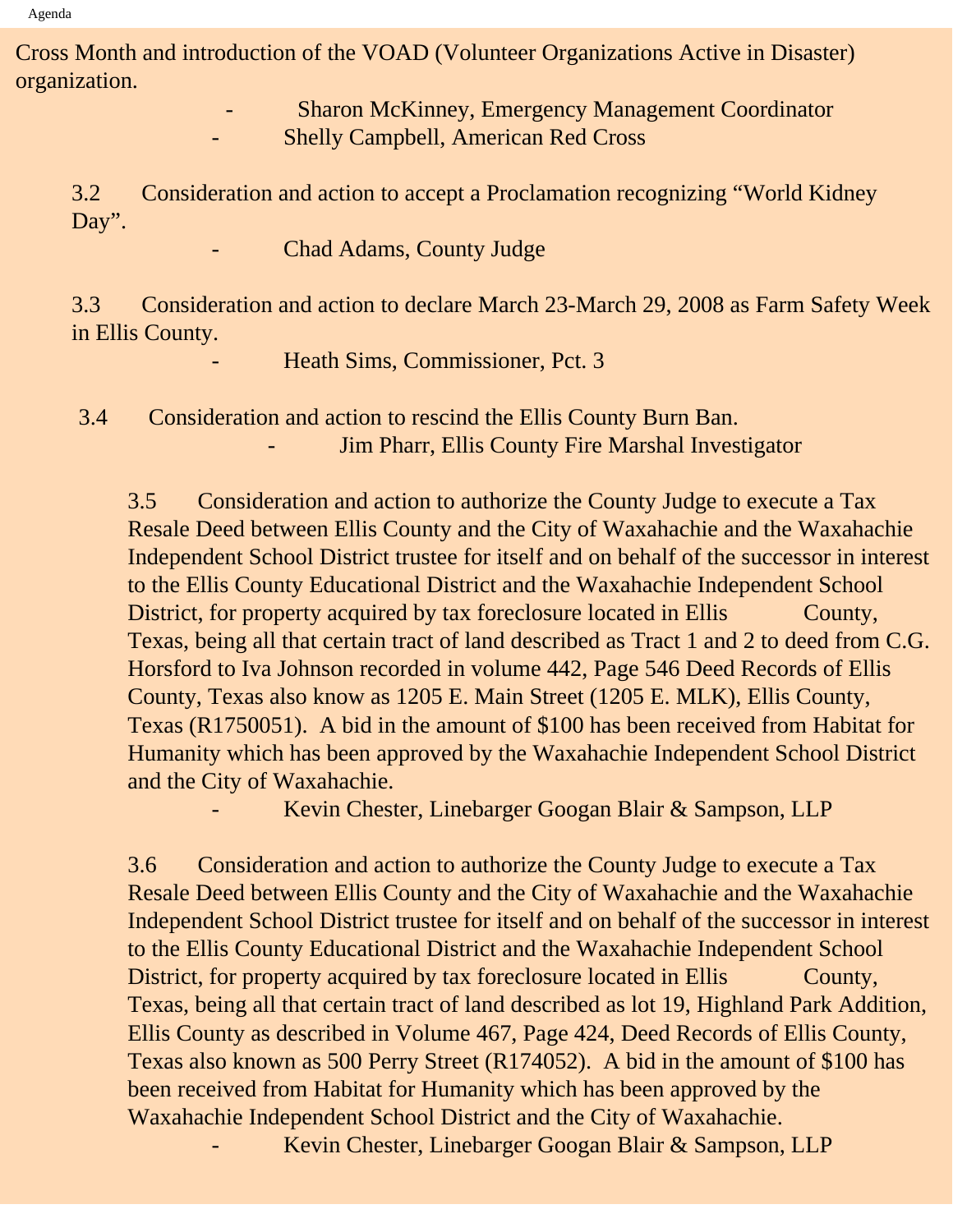3.7 Consideration and action to approve the "Closed and Abandoned Municipal Solid Waste Landfill Draft Inventory" for Ellis County.

Chad Adams, County Judge

 3.8 Consideration and action to approve Contract Amendment Number 04 between Ellis County and Texas Commission on Environmental Quality (TCEQ) for funding relating to the Low Income Repair and Replacement Program (LIRAP) for funds administered through the North Central Texas Council of Governments (NCTCOG).

- Holly Davis, Special Projects Director

Shannon Stevenson, NCTCOG

3.9 Consideration and action to approve an application for grant funds through the Texas Commission on Environmental Quality to provide funding for the Texas Emissions Enforcement

Program, said funding to be used in Constable Precinct 2.

- Holly Davis, Special Projects Director
- Richard McComb, NCTCOG

3.10 Consideration and action to approve a Memorandum of Understanding between Ellis County Constable Office, Precinct 2, Ellis County Constable Office Precinct 4 and the Ellis County

District Attorney's Office to gain access to the North Central Texas Council of Governments (NCTCOG) and Texas Transportation Department emissions database to aid in reducing the number of high emitting vehicles on the road and subsequent emissions.

- Holly Davis, Special Projects Director
- Richard McComb,NCTCOG

3.11 Consideration and action to enter into a Tax Abatement Agreement for Taxable Personal Property between Ellis County, Texas and Sunset Ennis, Inc, Sunset Blum, Inc., Sun-Tech Leasing, Inc., Sun-Tech Leasing, L.P., and Glidewell Leasing, Co. (collectively referred to as "Sunset"), located in the Waxahachie, Texas Enterprise Zone, City of Waxahachie, Texas.

- Holly Davis, Special Projects Director

3.12 Consideration and action to approve the early voting schedule for the April 8, 2008 Republican and Democratic Primary Run-off election.

Jane Anderson, Elections Administrator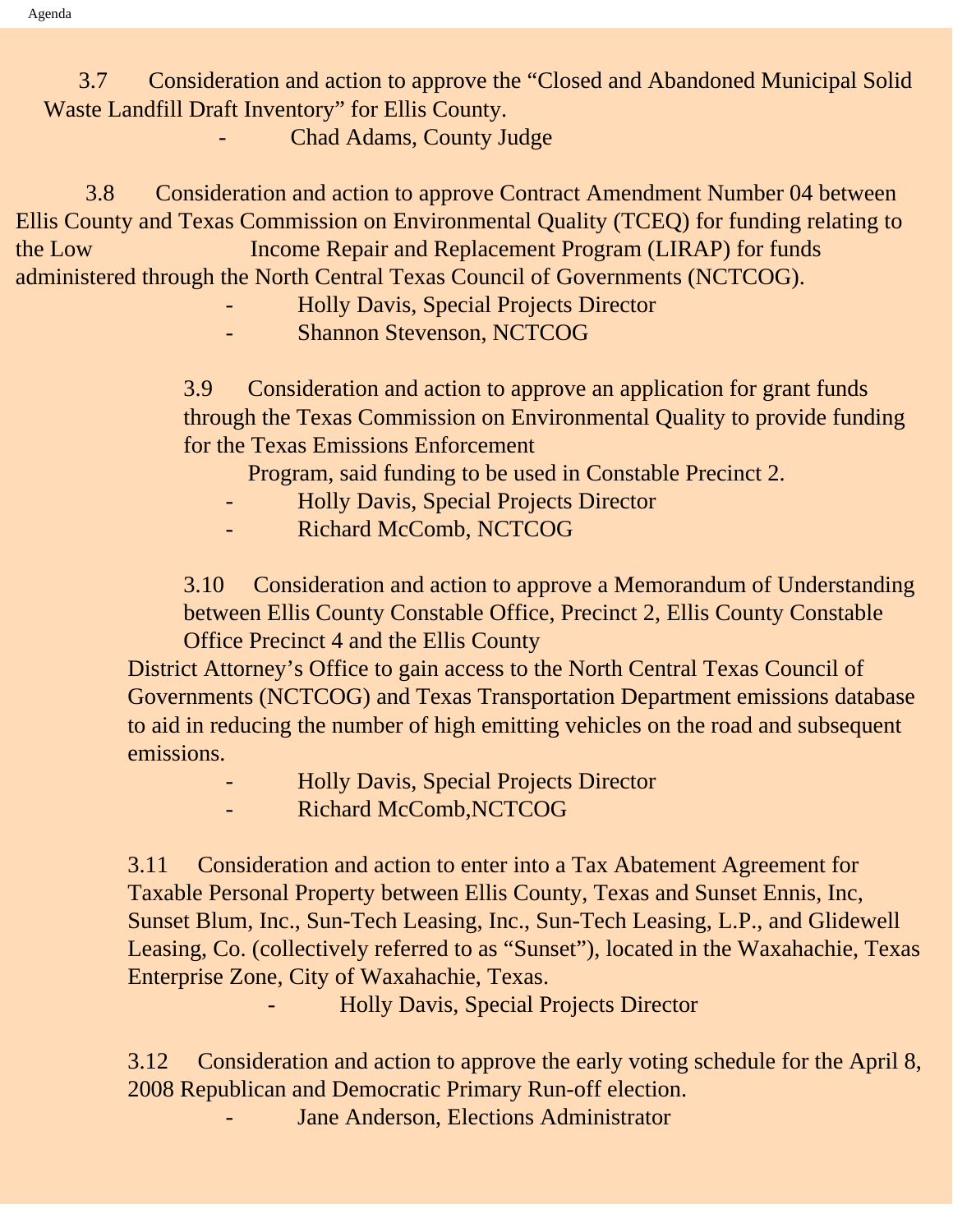3.13 Consideration and action to accept the certification of signatures on two (2) Local Option Alcohol Petitions within the City of Ennis. The petitions are (1) "TO LEGALIZE THE SALE OF BEER AND WINE FOR OFF-PREMISE CONSUMPTION ONLY" and (2) "TO LEGALIZE THE SALE OF MIXED BEVERAGES IN RESTAURANTS BY FOOD AND BEVERAGE CERTIFICATE HOLDERS ONLY".

Jane Anderson, Elections Administrator

3.14 Consideration and action to approve a resolution to order the Local Option Alcohol Elections on May 10, 2008 within the City of Ennis. The resolution contains the early voting schedule and election day poll locations.

Jane Anderson, Elections Administrator

3.15 Consideration and action to approve the lease of the Ellis County handicap voting equipment (Auto Mark) to Ellis County entities (see below) for the May 10, 2008 elections and to

authorize the County Judge and Elections Administrator to sign the lease agreements. (Ennis ISD, Ferris ISD, Italy ISD, Maypearl ISD, Midlothian ISD, Milford ISD, Palmer ISD, Red Oak ISD, Waxahachie ISD, City of Alma, City of Bardwell, City of Ennis, City of Ferris, City of Garrett, City of Italy, City of Maypearl, City of Midlothian, City of Milford, City of Oak Leaf, City of Ovilla, City of Palmer, City of Pecan Hill, City of Red Oak, City of Waxahachie).

Jane Anderson, Elections Administrator

3.16 Consideration and action as necessary to authorize the County Judge to sign all legal documents and/or to authorize the Ellis County Attorney to initiate any and all necessary legal action to acquire the following real properties located in downtown Waxahachie in furtherance of the completion of the Ellis County Criminal and Civil Courts Complex: Stoffregen property located on the corner of Flat and Madison; Stoffregen property located on Jefferson between Flat and Jackson; Lanoue property located on the corner of Flat and Jefferson; and Roth property located on the corner of Flat and Franklin.

Joe White, County Engineer

3.17 Consideration and action to accept a donation of two 21" culverts for Feaster Road and application of calcium fluoride for dust control on the gravel roads from the Country Thunder USA production group

Bill Dodson, Commissioner, Pct. 2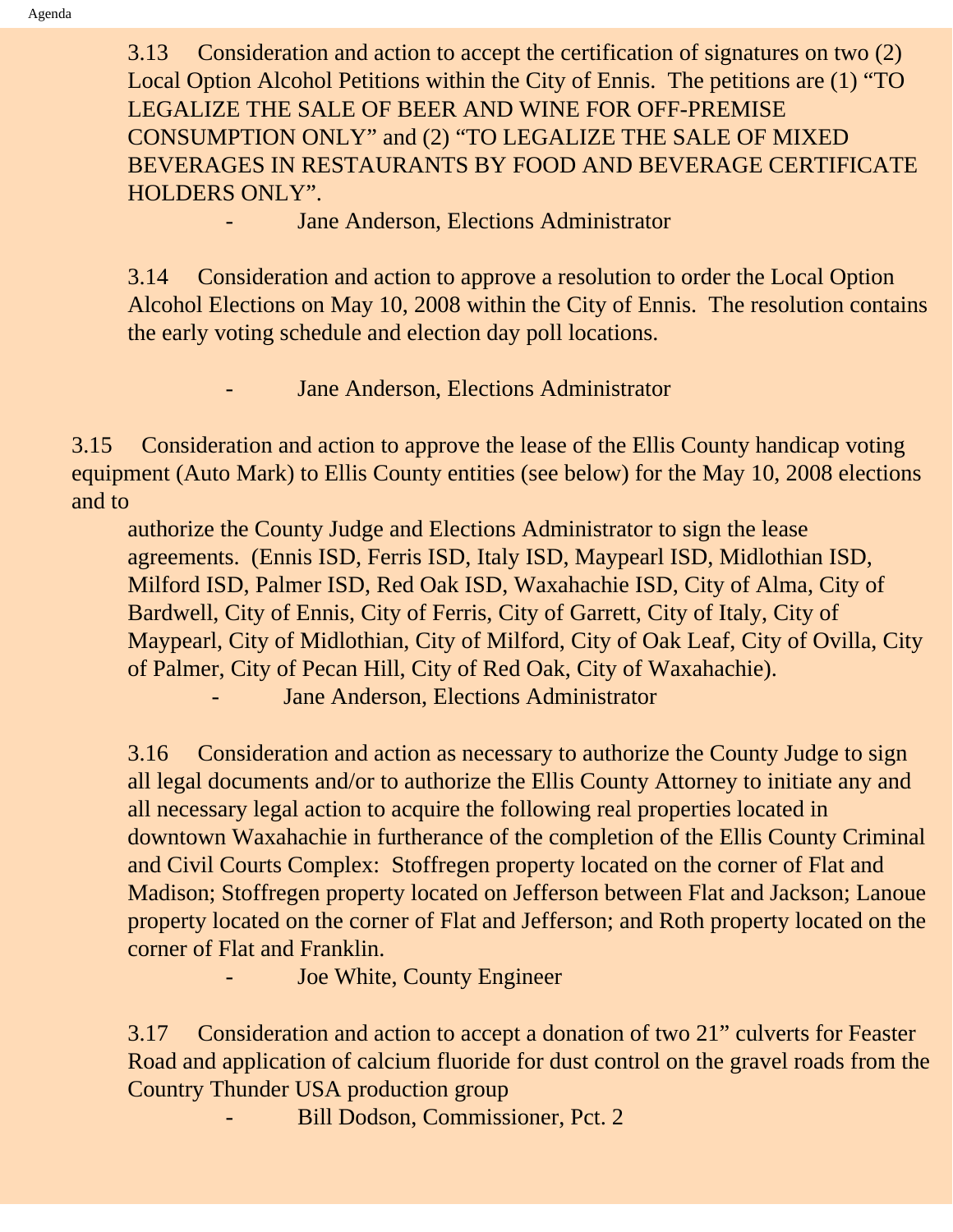3.18 Consideration and action to approve the funding by the Ellis County Commissioners' Court to modify the cast iron Spring Creek Bridge to facilitate pedestrian traffic. Modifications will be made contingent upon legal agreements being agreed upon by both parties and funds are not to exceed \$18,000. Bill Dodson, Commissioner, Pct. 2

3.19 Consideration and action to send notice to cure letter to Kehe Food Distributors, Inc., under the tax abatement agreement and to authorize the County and District Attorney's Office to take further legal action as may be required. Ann Montgomery, Assistant County and District Attorney

 3.20 Consideration and action to evaluate the job performance of the purchasing agent every two years, effective March 2008.

Chad Adams, County Judge

#### **4. DEPARTMENT OF COUNTY DEVELOPMENT Consideration and action regarding the following presented by Delton Ake, Director Department of County Development:**

 4.1 To grant a variance to Ellis County Rules, Regulations and Specifications for Subdivisions and Manufactured Homes as it relates to road frontage requirement of 150' per lot, located in Hugh McDaniel Subdivision; Spring Branch Road, Sandra Clark, Pct. 4.

 4.2 To grant a variance to Ellis County Rules, Regulations and Specifications for Subdivisions and Manufactured Homes as it relates to the fire hydrant requirement located every 450', Hugh McDaniel Subdivision, Spring Branch Road, Sandra Clark, Pct. 4.

### **5. PURCHASING**

## **Consideration and action regarding the following presented by Richard Denniston, Purchasing Agent:**

5.1 To pay an accident claim to Becky and Jerry Pierce for the Sheriff's Office in the amount of \$498.91. Accident occurred 1/7/2008.

## **6. RECESS TO CONVENE TO EXECUTIVE SESSION**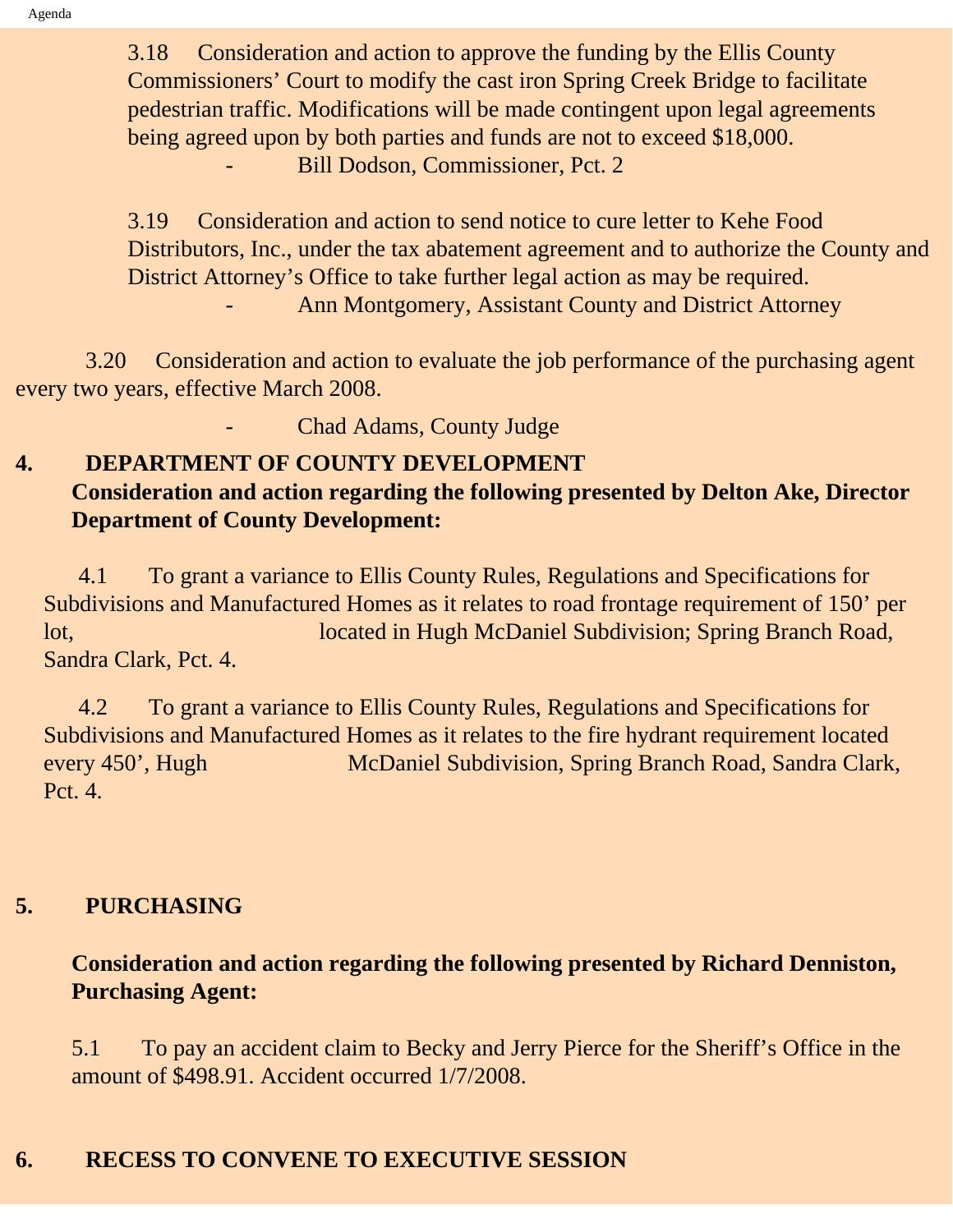## **7. EXECUTIVE SESSION**

"The Commissioners' Court of Ellis County reserves the right to adjourn into **Executive Session** at any time during the course of this meeting to discuss any of the matters listed in this agenda, in the order deemed appropriate, as authorized by Texas Government Code §551.071, §551.072**,** §551.074 or to seek the advice of its attorney and/or other attorneys representing Ellis County on any matter in which the duty of the attorney to the Commissioners' Court under the Texas Disciplinary Rules of Professional Conduct of the State Bar of Texas clearly conflicts with Texas Government Code Chapter 551 or as otherwise may be permitted under §551.071, §551.072**,** §551.074."

7.1 Pursuant to Section 551.072 of the Government Code, consultation with counsel regarding the possible sale or lease of real property "if deliberation in an open meeting would have a detrimental effect on the position of the governmental body in negotiations with a third person.

 7.2 Pursuant to §551.071 of the Texas Government Code, consultation with legal counsel regarding current or contemplated litigation.

 7.3 Pursuant to Section 551.074 of the Government Code, deliberation on the appointment, employment, evaluation, reassignment, duties, or discipline of the Purchasing Agent.

### **8. ADJOURNMENT OF EXECUTIVE SESSION**

### **9. ADJOURNMENT**

Signed this the 6th day of March, 2008.

\_\_\_\_\_\_\_\_\_\_\_\_\_\_\_\_\_\_\_\_\_\_\_\_\_\_\_\_\_\_\_\_\_\_\_

Chad Adams Ellis County Judge

I, the undersigned, County Clerk of the Ellis County Commissioners Court do hereby certify that